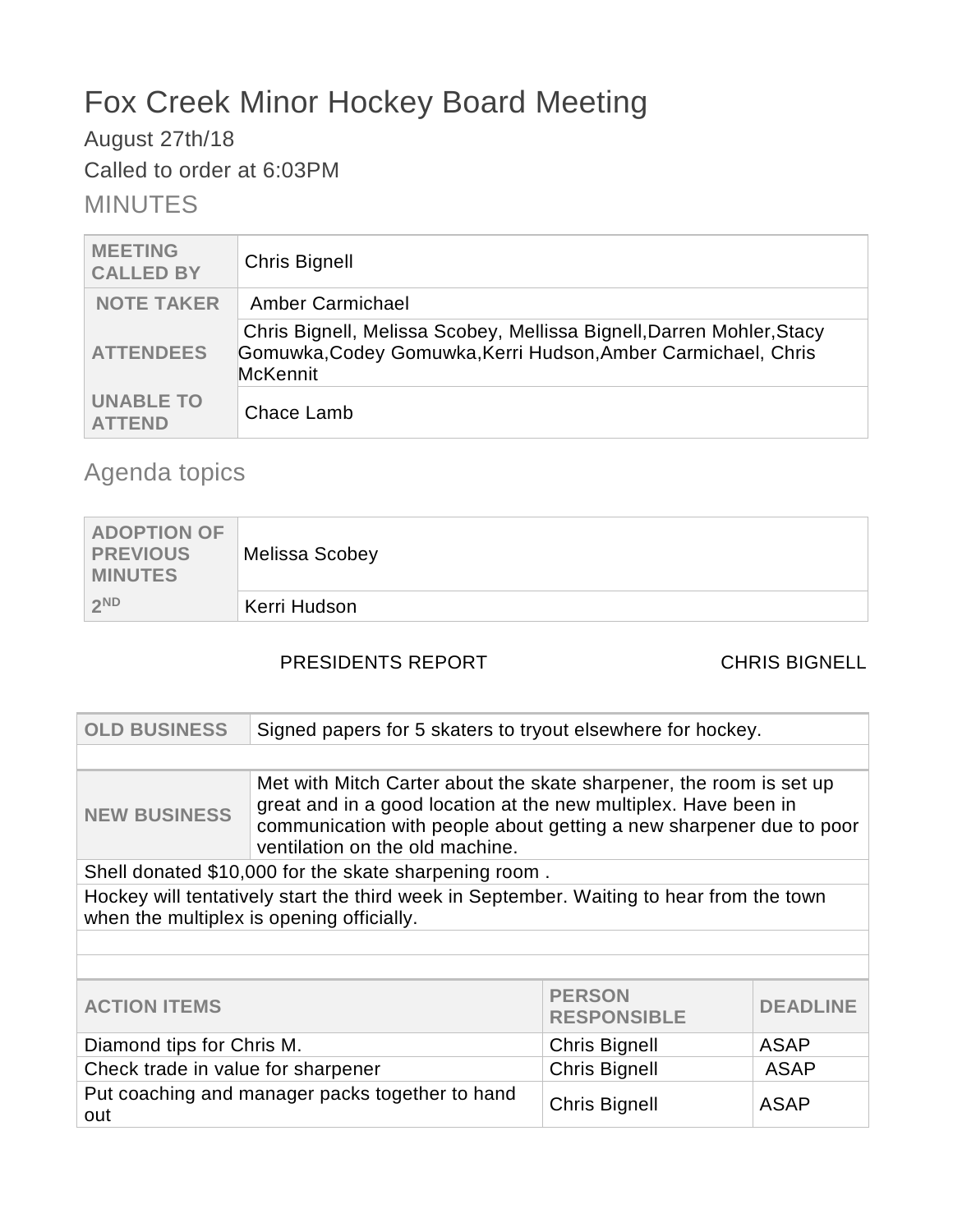### 1<sup>ST</sup> VICE PRESIDENTS REPORT KERRI HUDSON

| <b>OLD BUSINESS</b>     | Ref Clinic is booked for Nov. 3 <sup>rd</sup> , Ice times have been reserved.                                                                                                              |                                     |                 |
|-------------------------|--------------------------------------------------------------------------------------------------------------------------------------------------------------------------------------------|-------------------------------------|-----------------|
|                         |                                                                                                                                                                                            |                                     |                 |
| <b>NEW BUSINESS</b>     | Schedule has been made up. Practices will stay the same as previous<br>year. Initiation Mon-Wed @ 5:45pm Atom Mon-Wed @ 6:45pm, Novice<br>Tues-Thurs @ 5:45pm, Peewee Tues-Thurs @ 6:45pm. |                                     |                 |
|                         |                                                                                                                                                                                            |                                     |                 |
|                         |                                                                                                                                                                                            |                                     |                 |
| <b>ACTION ITEMS</b>     |                                                                                                                                                                                            | <b>PERSON</b><br><b>RESPONSIBLE</b> | <b>DEADLINE</b> |
| <b>Book Picture Day</b> |                                                                                                                                                                                            | Kerri Hudson                        | <b>ASAP</b>     |
|                         |                                                                                                                                                                                            |                                     |                 |
|                         |                                                                                                                                                                                            |                                     |                 |
|                         |                                                                                                                                                                                            |                                     |                 |
|                         |                                                                                                                                                                                            |                                     |                 |

2 ND VICE PRESIDENTS REPORT MELISSA SCOBEY

| <b>OLD BUSINESS</b>                                                                                                                            |                                                                                                                                                        |                 |  |
|------------------------------------------------------------------------------------------------------------------------------------------------|--------------------------------------------------------------------------------------------------------------------------------------------------------|-----------------|--|
|                                                                                                                                                |                                                                                                                                                        |                 |  |
|                                                                                                                                                |                                                                                                                                                        |                 |  |
| <b>NEW BUSINESS</b>                                                                                                                            | Numbers for hockey are as follows: Initiation - 13 confirmed (maybe14),<br>Novice-12 confirmed, Atoms-11 confirmed, Peewee-9 confirmed (<br>maybe 12). |                 |  |
|                                                                                                                                                | Coaches: Initiation- Daniel Lussier (HC), Chase Lamb, Brett Lamb, Ronnie White, Chris B                                                                |                 |  |
| Novice- Cody Gomuwka (HC), Chris McKennet, Tyler Scobey, Tom Bibeud, Daniel, Todd,<br>Chris B                                                  |                                                                                                                                                        |                 |  |
|                                                                                                                                                | Atoms: Chris Bignell (HC), Chase, Troy as assistant coaches                                                                                            |                 |  |
| Peewee- Dave Roddick (HC), Chase Lamb, Jace Moon                                                                                               |                                                                                                                                                        |                 |  |
| Request for player movements: Braxton Bignell from Novice to Atom, Lucah Lamb from<br>Atom to Peewee, Tyrus Hanlon Applied for overage Peewee. |                                                                                                                                                        |                 |  |
| <b>PERSON</b><br><b>ACTION ITEMS</b><br><b>RESPONSIBLE</b>                                                                                     |                                                                                                                                                        | <b>DEADLINE</b> |  |
| Respect in Sport expires for lots of parents. Will put<br>Melissa S<br><b>ASAP</b><br>list together with which parents need to redo.           |                                                                                                                                                        |                 |  |
| Melissa S<br>Will update website<br>ASAP                                                                                                       |                                                                                                                                                        |                 |  |
|                                                                                                                                                |                                                                                                                                                        |                 |  |
|                                                                                                                                                |                                                                                                                                                        |                 |  |
|                                                                                                                                                |                                                                                                                                                        |                 |  |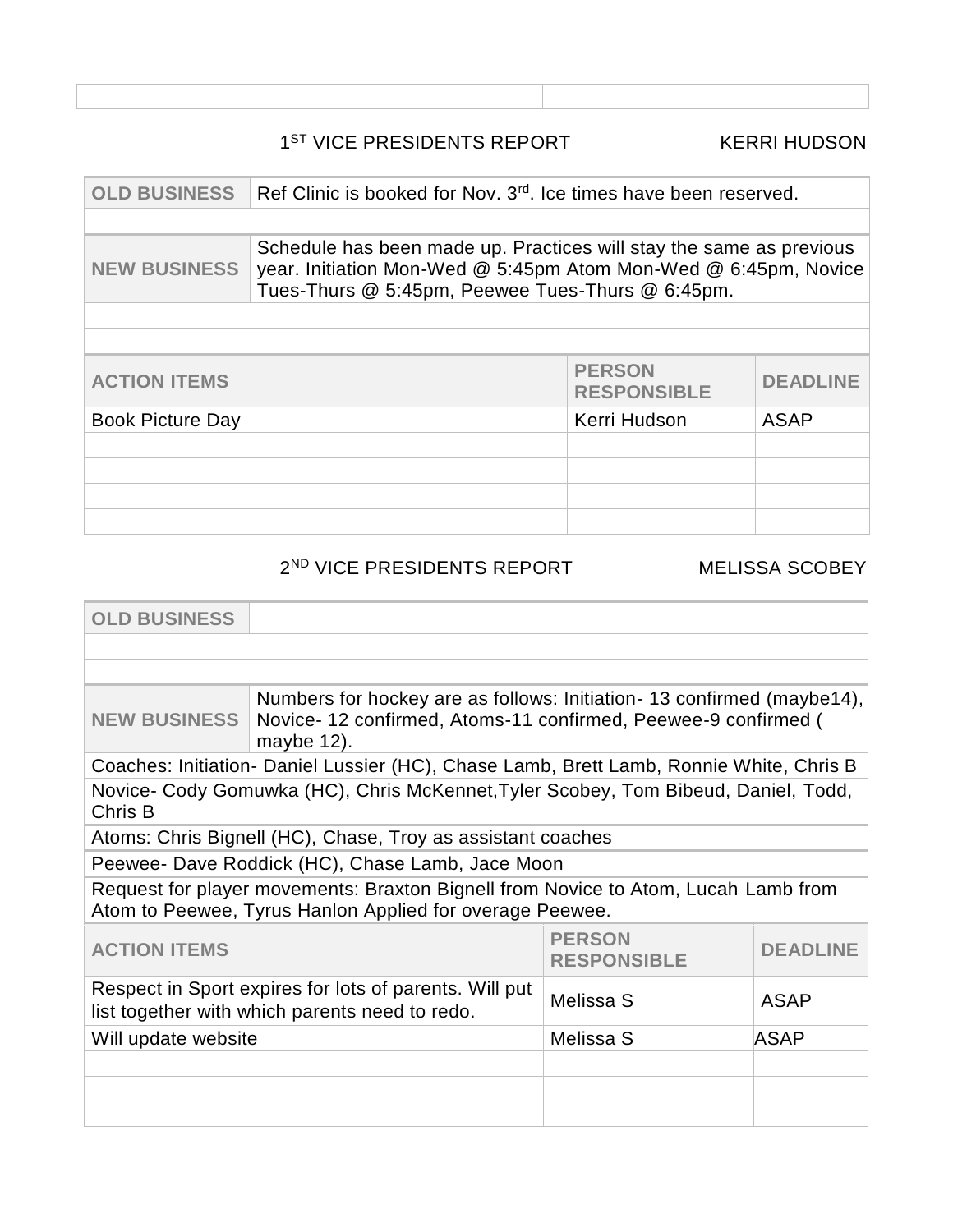### TREASURERS REPORT STACY GOMUWKA

| <b>OLD BUSINESS</b>                                                                                         | Books were sent in July for Auditing and still have not received them<br>back as of meeting |                 |             |
|-------------------------------------------------------------------------------------------------------------|---------------------------------------------------------------------------------------------|-----------------|-------------|
|                                                                                                             |                                                                                             |                 |             |
| Conession Account has been closed and money has been moved to<br><b>NEW BUSINESS</b><br>the General account |                                                                                             |                 |             |
|                                                                                                             |                                                                                             |                 |             |
| <b>PERSON</b><br><b>ACTION ITEMS</b><br><b>RESPONSIBLE</b>                                                  |                                                                                             | <b>DEADLINE</b> |             |
| Bank Signing authority letters to be done.                                                                  |                                                                                             | <b>Stacy</b>    | <b>ASAP</b> |

# SPHL CHASE LAMB

| <b>OLD BUSINESS</b>       | Absent |                                     |                 |
|---------------------------|--------|-------------------------------------|-----------------|
|                           |        |                                     |                 |
| <b>NEW BUSINESS</b>       |        |                                     |                 |
| No new business to report |        |                                     |                 |
| <b>ACTION ITEMS</b>       |        | <b>PERSON</b><br><b>RESPONSIBLE</b> | <b>DEADLINE</b> |
|                           |        |                                     |                 |

## REF IN CHIEF **CODY** Gody Gomuwka

| <b>OLD BUSINESS</b>                                                                                                                                                                                                                             | Required that each team supplies to 2 referees per team that cannot<br>be coaches |                                     |           |
|-------------------------------------------------------------------------------------------------------------------------------------------------------------------------------------------------------------------------------------------------|-----------------------------------------------------------------------------------|-------------------------------------|-----------|
|                                                                                                                                                                                                                                                 |                                                                                   |                                     |           |
|                                                                                                                                                                                                                                                 |                                                                                   |                                     |           |
| Reffing clinic booked for November 3 <sup>rd</sup> , will be held in the Comfort Inn<br><b>NEW BUSINESS</b><br>meeting room, Ice is booked from 1pm-3pm. Registration must be done<br>10 days prior to course, all registration is done online. |                                                                                   |                                     |           |
|                                                                                                                                                                                                                                                 |                                                                                   |                                     |           |
|                                                                                                                                                                                                                                                 |                                                                                   |                                     |           |
|                                                                                                                                                                                                                                                 |                                                                                   |                                     |           |
| <b>ACTION ITEMS</b>                                                                                                                                                                                                                             |                                                                                   | <b>PERSON</b><br><b>RESPONSIBLE</b> | DEADI INE |
|                                                                                                                                                                                                                                                 |                                                                                   |                                     |           |
|                                                                                                                                                                                                                                                 |                                                                                   |                                     |           |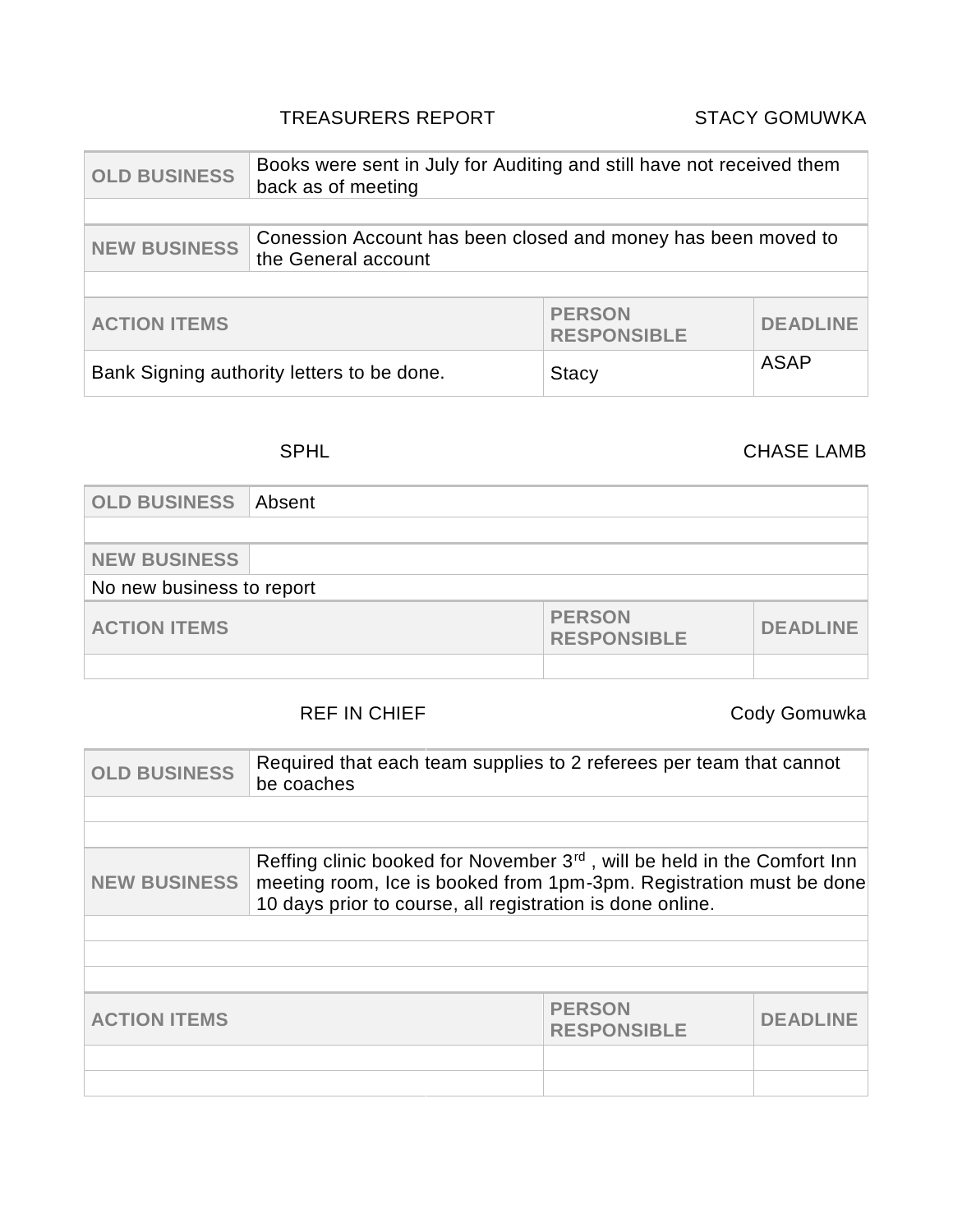### EQUIPMENT MANAGER CHRIS MCKENNITT

|                                               | Lockers not in new arena yet, need to check equipment still                                                                                                                                      |                                     |                 |
|-----------------------------------------------|--------------------------------------------------------------------------------------------------------------------------------------------------------------------------------------------------|-------------------------------------|-----------------|
| <b>OLD BUSINESS</b>                           |                                                                                                                                                                                                  |                                     |                 |
|                                               |                                                                                                                                                                                                  |                                     |                 |
|                                               |                                                                                                                                                                                                  |                                     |                 |
|                                               |                                                                                                                                                                                                  |                                     |                 |
| <b>NEW BUSINESS</b>                           | Profoxx will move lockers to new arena, need to pick a date to move<br>them in when the town is ready. Want to vacuum seal bantom and<br>Midget stuff so it doesn't get wrecked while not in use |                                     |                 |
|                                               |                                                                                                                                                                                                  |                                     |                 |
|                                               |                                                                                                                                                                                                  |                                     |                 |
|                                               |                                                                                                                                                                                                  |                                     |                 |
|                                               |                                                                                                                                                                                                  |                                     |                 |
|                                               |                                                                                                                                                                                                  |                                     |                 |
| <b>ACTION ITEMS</b>                           |                                                                                                                                                                                                  | <b>PERSON</b><br><b>RESPONSIBLE</b> | <b>DEADLINE</b> |
| Purchase Ice Packs.<br>Chris M<br><b>ASAP</b> |                                                                                                                                                                                                  |                                     |                 |
|                                               |                                                                                                                                                                                                  | Chris M                             | <b>ASAP</b>     |
|                                               |                                                                                                                                                                                                  |                                     |                 |
|                                               |                                                                                                                                                                                                  |                                     |                 |

### FUNDRAISING MELLISSA BIGNELL

| <b>OLD BUSINESS</b> | Applied for Shell Grant \$10,000 for the Sharpening room and was<br>approved.                                                             |                                     |                 |
|---------------------|-------------------------------------------------------------------------------------------------------------------------------------------|-------------------------------------|-----------------|
|                     |                                                                                                                                           |                                     |                 |
|                     |                                                                                                                                           |                                     |                 |
| <b>NEW BUSINESS</b> | Will the online clothing store for Bulldog apparel be worth it this year?<br>Mellissa B motioned to keep it running and all was in favor. |                                     |                 |
|                     | Date for Casino this year is Thursday January 17 and Friday January 18th.                                                                 |                                     |                 |
|                     |                                                                                                                                           |                                     |                 |
|                     |                                                                                                                                           |                                     |                 |
|                     |                                                                                                                                           |                                     |                 |
| <b>ACTION ITEMS</b> |                                                                                                                                           | <b>PERSON</b><br><b>RESPONSIBLE</b> | <b>DEADLINE</b> |
|                     | Set up vacation a month for parents to sell tickets.                                                                                      | Mel B                               | <b>ASAP</b>     |
|                     |                                                                                                                                           | Mel B                               | <b>ASAP</b>     |
|                     |                                                                                                                                           |                                     |                 |
|                     |                                                                                                                                           |                                     |                 |
|                     |                                                                                                                                           |                                     |                 |